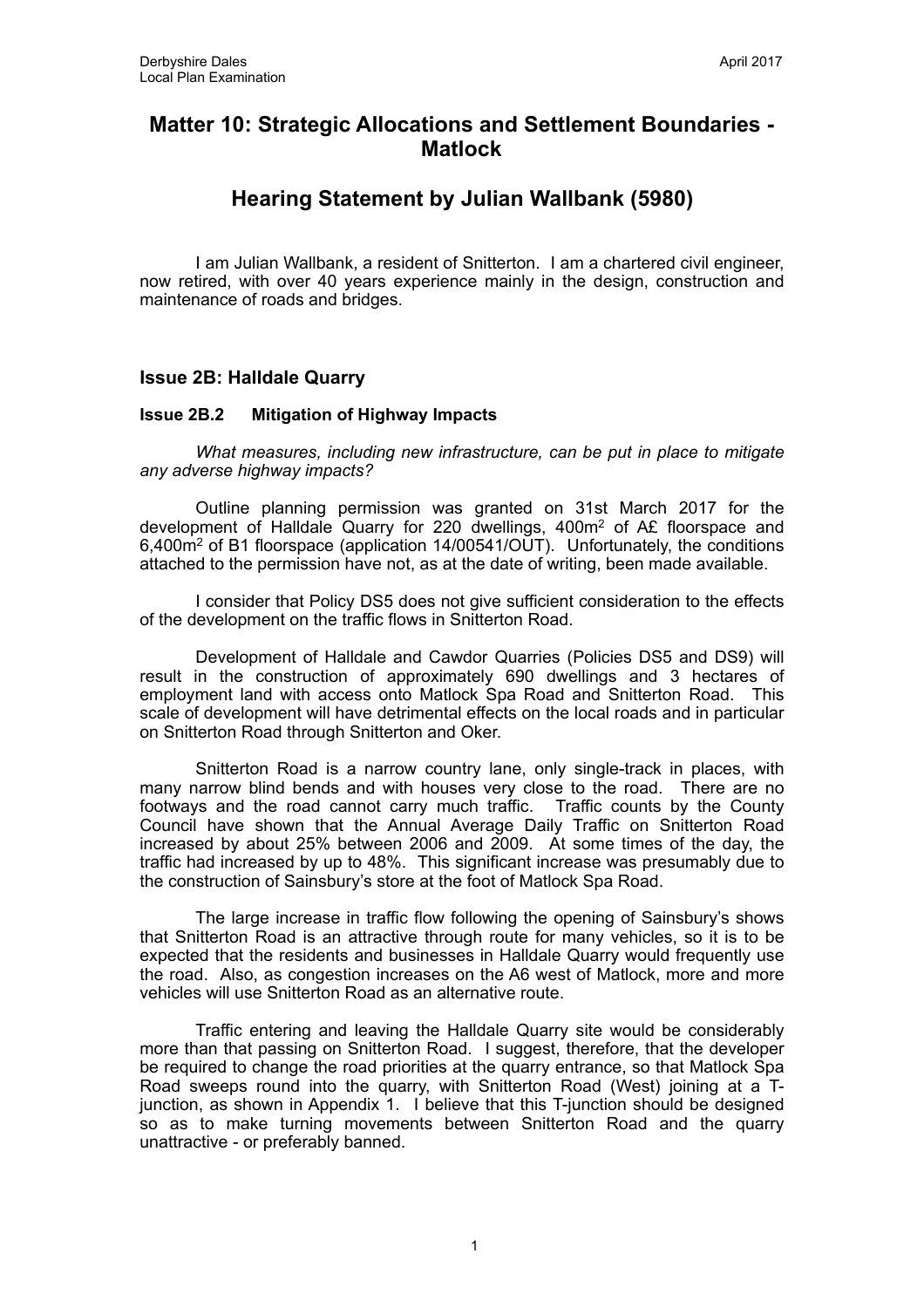Such a layout would, I believe, reduce the traffic to and from the quarry using Snitterton Road. It would, however, cause some inconvenience for local traffic on Snitterton Road wishing to enter the quarry. Nevertheless, this would be far preferable to the problems which the extra traffic flows would cause.

At the meeting of the Central and Northern Area Planning Committee on 29<sup>th</sup> June 2010, it was resolved that grant of planning permission for the then proposed development of Halldale Quarry (application 10/00039/OUT) should be dependent on, among other things, a Section 106 agreement requiring the developer to pay for mitigation measures on Snitterton Road to reduce traffic flows. These measures would be triggered if the Annual Average Daily Traffic flows increased by about 35% above the 2009 figures (1,015 vehicles). Possible mitigation could take the form of narrowing the straighter lengths of Snitterton Road to single track with a footway and with intervisible passing places.

Policy DS5 should be revised to include the following additional bullet points:

- Realignment of Matlock Spa Road and Snitterton Road at the site entrance to change priority such that Matlock Spa Road continues into the site with Snitterton Road joining at a T-junction, as agreed with the Highway Authority.
- Developer contributions towards the provision of traffic mitigation measures on Snitterton Road through Snitterton and Oker.

#### **Issue 3: Cawdor Quarry**

#### **Issue 3.2 Mitigation of Highway Impacts**

*What measures, including new infrastructure, can be put in place to mitigate any adverse highway impacts?*

 I consider that Policy DS9 does not give sufficient consideration to the effects of the development on the traffic flows in Snitterton Road.

 The comments above concerning traffic flows on Snitterton Road arising from the Halldale Quarry development and the need for mitigation measures apply equally to the Cawdor Quarry development.

In addition, the existing access road which formerly served the Permanite factory from the west must be closed to all vehicular traffic from the new development. This is vital in order to avoid wholly unsuitable traffic flows through Oker. Paragraph 8.38 of the Submitted Local Plan refers to such closure, but there is no mention in Policy DS9.

Policy DS9 should, therefore, be revised to include the following additional bullet points:

- Developer contributions towards the provision of traffic mitigation measures on Snitterton Road through Snitterton and Oker.
- Closure of the former access road west of the development site.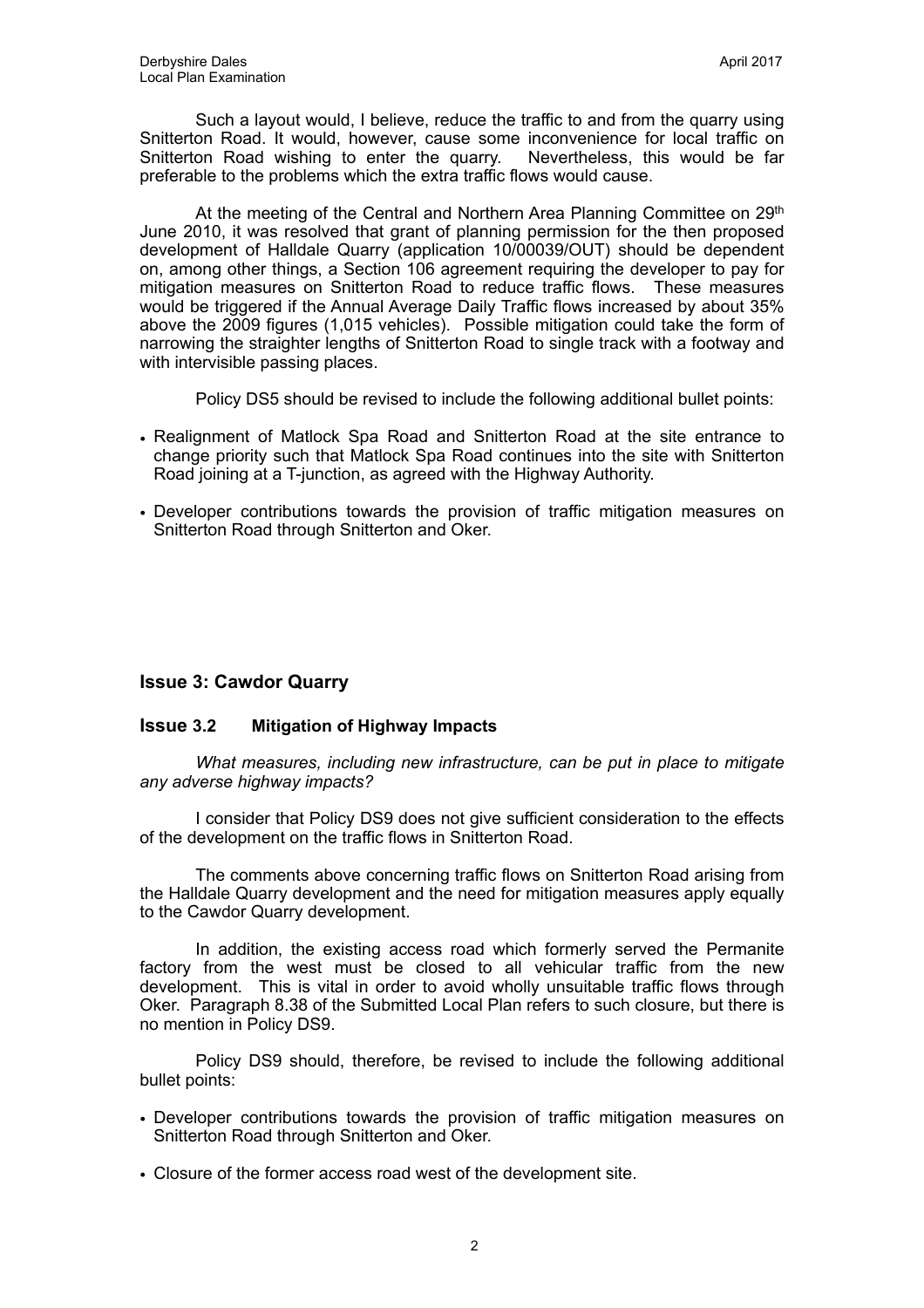# **Issue 3.6 Size and Scope of the Allocation**

*Should the size and scope of the allocation be increased* [to] *ensure that the site comes forward?* 

 The existing planning permission for Cawdor Quarry and the allocation of the former Permanite works (site HC2(w)) for housing will provide some 470 new properties on this brownfield site. However, since the Draft Local Plan was However, since the Draft Local Plan was submitted, the landowner has applied for planning permission (application 16/00923/ OUT) to build 586 dwellings: 381 in Cawdor Quarry, 87 at the former Permanite works and 118 on the adjacent greenfield site known as Snitterton Fields, which form site SHLAA 380 and part of SHLAA 381 (see CD26).

There are significant planning reasons against the development on Snitterton Fields and consequently over 200 objections have been lodged, both by individuals and by bodies such as the Peak District National Park (see Appendix 2) and Historic England. The objections are sufficient to be classed as "serious," causing adverse impacts which would significantly and demonstrably outweigh the benefits. They include:

### a) Landscape and Visual Impact

The western boundaries of Cawdor Quarry and the former Permanite works are well defined, due to the topography and the belt of trees along most of the length. However, Snitterton Fields are open to the west and clearly do not form part of the urban area. Development there would be an unjustified intrusion into an area of countryside of particular landscape and heritage value.

Development in these agricultural fields would cause unacceptable lasting damage to the local and wider landscape and be detrimental to the landscape setting of the National Park. In its objection, the Peak District National Park states that *"The development* [of Snitterton Fields] *would be highly prominent in views from the east looking back towards the National Park and also in views enjoyed from within the National Park, including from Snitterton Village and the higher land towards Oaker and Wensley. It is further considered that the harm to the landscape character of the National Park through the detrimental impact on its setting would also have a detrimental effect on the experience of the people within the National Park."* 

In assessing this site, the Council's Landscape Officer concluded that *"there is no capacity for development which would likely result in significant adverse impact on landscape character, visual amenity and settlement pattern. There is potential for adverse impact on landscape character (Proximity to the National Park, intrusion of urban development into countryside where dispersed nucleated villages and scattered farmsteads within a countryside setting are characteristic). Potential for adverse impact on settlement pattern (risk of sprawl, distance from town centre). Potential for adverse impact on visual amenity (prominent site within its surroundings)."* (CD26, page 451).

Development of Snitterton Fields would be contrary to Policies S2, S5, and PD5 of the Submitted Local Plan.

#### c) Worst Site Assessed

The District Council's assessment of potential sites (CD25 and 26) considered 135 sites in detail. Snitterton Fields received the worst assessment of all. It is therefore clear that Snitterton Fields should not be developed.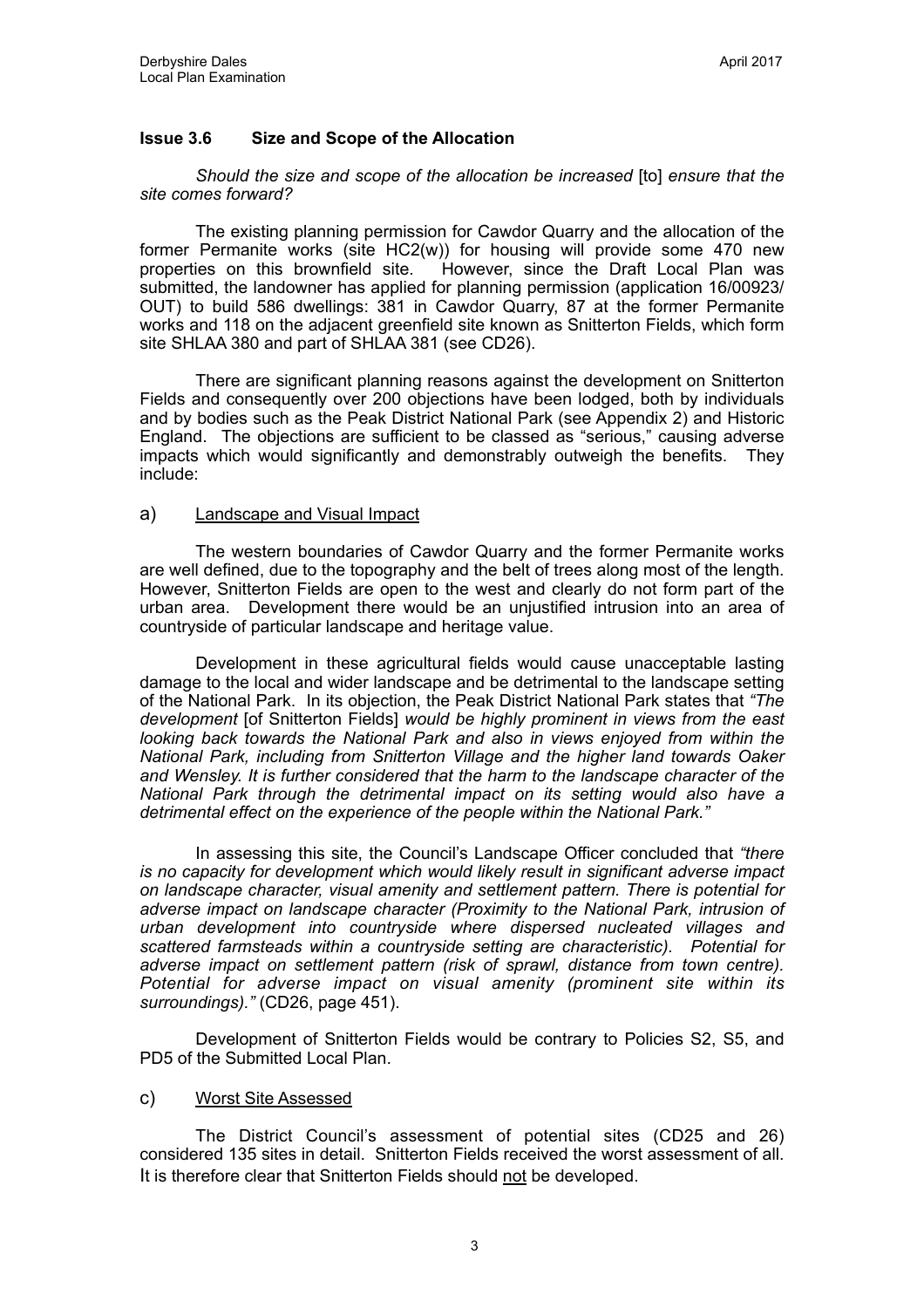### d) Impact on Historical Assets

 Snitterton has a remarkable number of noted heritage assets in a small area. Most significant is the Grade 1 listed Snitterton Hall and its Grade 2 curtilage. There is also a Grade 2 Manor House and an adjacent moated site and fishponds which are a Scheduled Ancient Monument. There are also other recorded features, including a shrunken mediaeval village, a bullring and several relics of the lead mining industry. The adjacent fields contain what are considered some of the finest open-field ridge and furrow and lynchets in North Derbyshire.

 The proposed development would come within 200m of several of these assets and would seriously affect their settings. This would be contrary to Policy PD2 of the Submitted Local Plan.

 In its response to the planning application, Historic England advises that *"Snitterton Hall and the associated moated site are designated heritage assets of the highest importance as reflected in their grade I listed and scheduled monument status, this further supported by the grade II listing of Manor Farmhouse and Hall Gardens. The proposed development will cause harm to the significance of these assets through the alteration of their rural historic landscape setting insofar as the development extends beyond the former Cawdor Quarry and Permanite works. If development were contained to the former works site and behind the tree belt screening the former quarry there would be little or no adverse impact."* 

 Similarly, the Derby and Derbyshire Development Control Archaeologist recommends *"that the proposals in their current form should be refused consent because of harms to designated heritage assets which are not outweighed by public benefits (NPPF paras 132/134)."*

#### e) Merging Snitterton with Matlock

 Development of Snitterton Fields would have the effect of destroying the separation between Matlock and Snitterton. It would bring the urban area of Matlock right up to the hamlet of Snitterton. This would have a very significant impact on Snitterton and Oker and would form an unpleasant urban sprawl.

#### f) Impact on the National Park

The road between Snitterton and Oker forms the boundary of the Peak District National Park; this passes within 150m of the affected fields.

 As noted above, Snitterton Fields form the lower end of Wensley Dale and are prominent in views down this dale, which is popular with walkers. Development would, therefore, have an adverse impact on the National Park. It is difficult to see how this could be mitigated.

#### g) Viability

 The owner of Cawdor Quarry and the surrounding land has implied that development of the quarry and Permanite works site would not be viable unless development of Snitterton Fields is permitted. However, this is highly questionable. He has not supplied viability information: there is nothing to show that the overall site preparation costs have been and will be any more than could reasonably have been forecast for a brownfield site of this size and nature.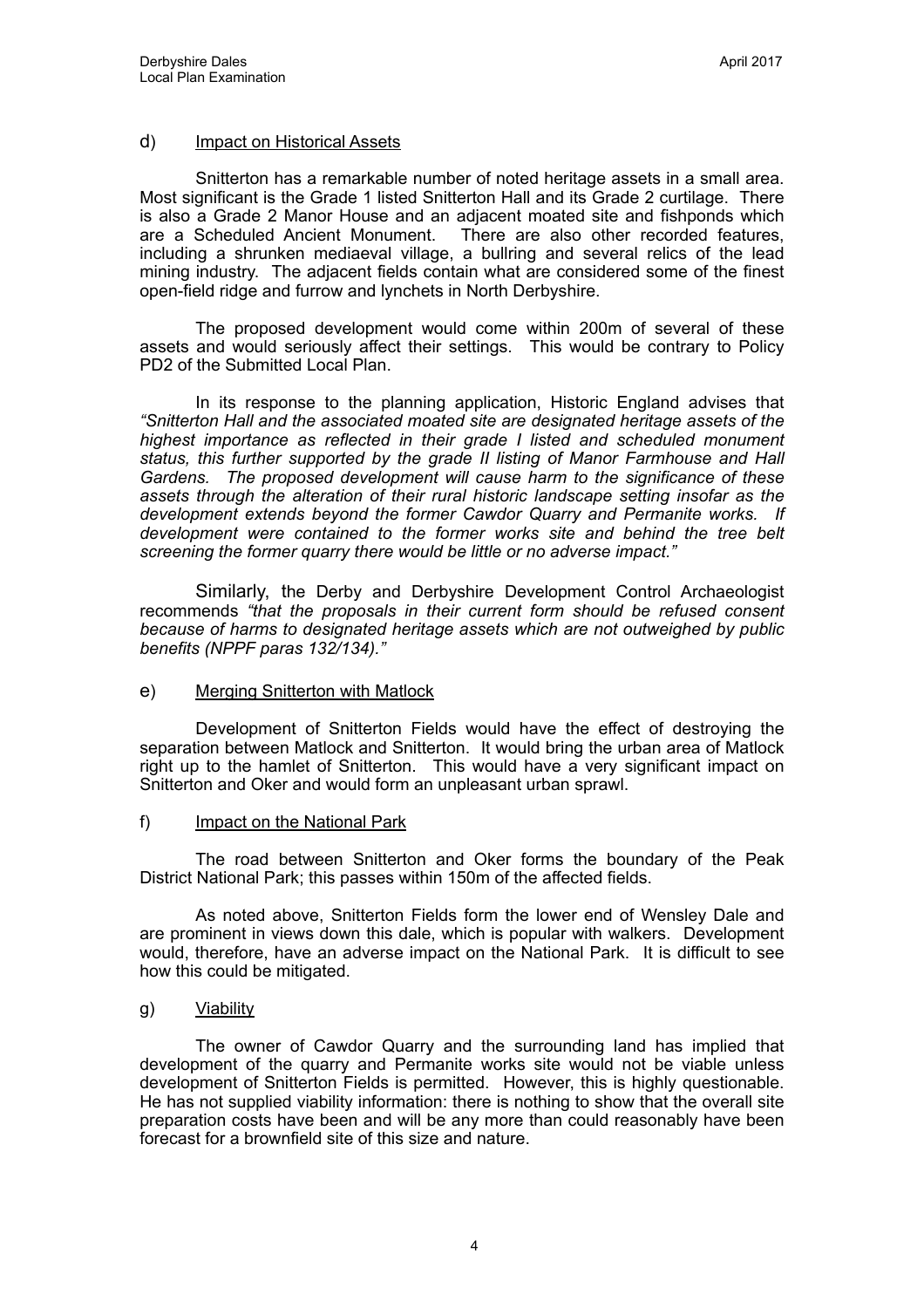Furthermore, the developer was granted planning permission (application 08/00705/FUL) in June 2010 for the construction of 432 dwellings in Cawdor Quarry. There was no suggestion at that time that the development was not viable, so it is difficult to see why a larger development of some 470 houses on a larger site, including the Permanite works, is not viable.

 In the Planning Statement accompanying the application, the developer does not, in fact, say that development would not be viable without Snitterton Fields. Instead, he argues that *"there is a long term commitment to deliver a scheme that will not be a standard housing development of similar house types designed to achieve maximum density per acre. The price is that development of part of Snitterton Fields is necessary."* He also asserts that the fields are needed simply in order to have a *"beautifully designed and distinctive"* development and states that *"If the proposed number of dwellings were compressed into the original quarry site then the 'Matlock Spa' concept would be compromised and diluted."* In other words, Snitterton Fields are to be sacrificed not to ensure viability but to enable the developer to build more and larger houses.

#### h) Summary

 The above objections relate to the current planning application for development on SHLAA 380. However, a representation was made to the Draft Local Plan by Williams Management Services (5034/541) for allocating site SHLAA 381, the remainder of Snitterton Fields, for housing (CR01). This would be a huge development on almost 15ha, bringing the urban area right up to the boundary of the National Park and right into the hamlet of Snitterton. The above objections therefore apply even more strongly to that proposal: there is no justification whatsoever for such a huge development, merging Matlock with the adjacent hamlets.

 I therefore urge the Inspector to reject any proposal to increase the allocation beyond the confines of Cawdor Quarry and the Permanite site.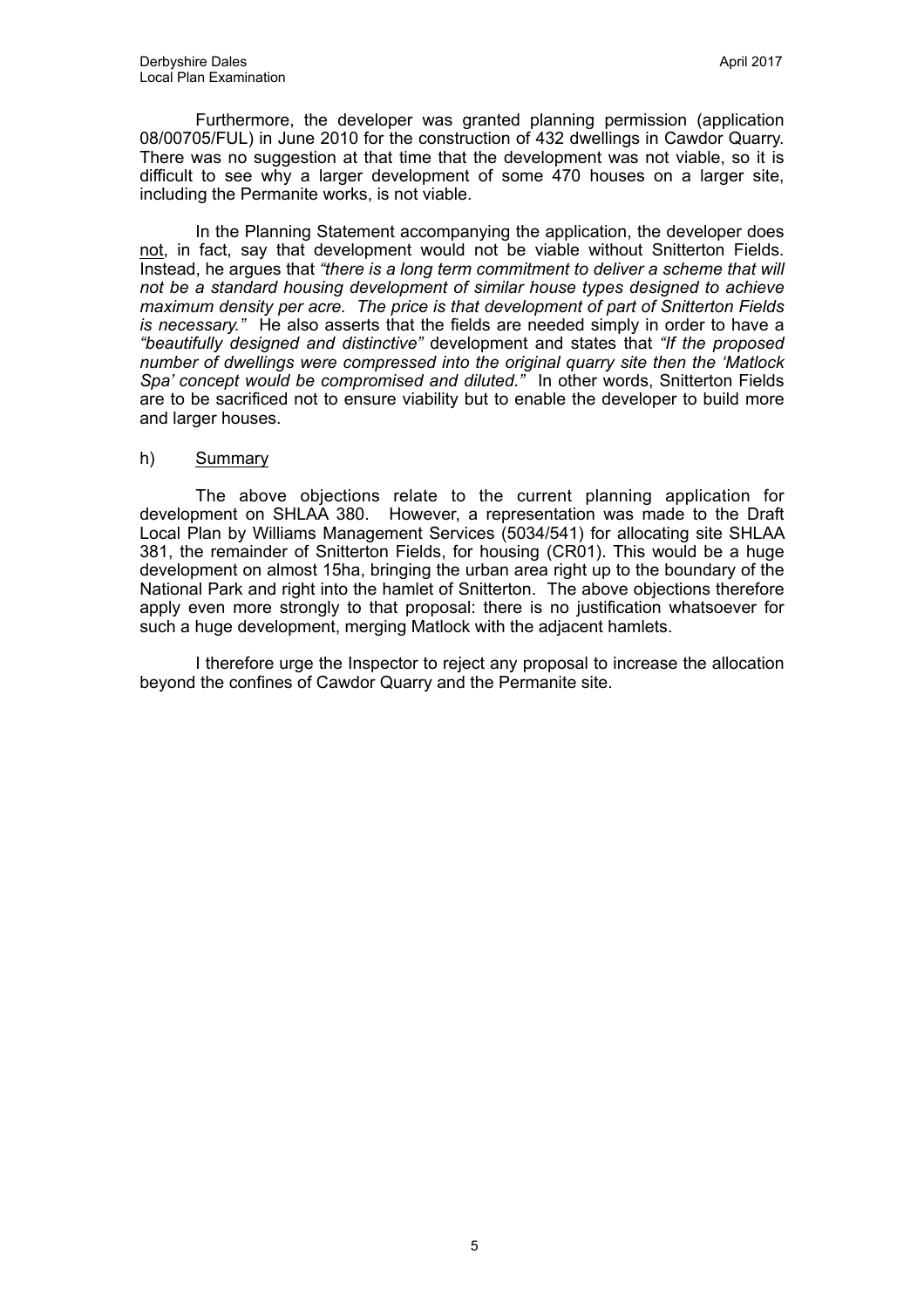

# **Appendix 1: Suggested Road Layout at Halldale Entrance**